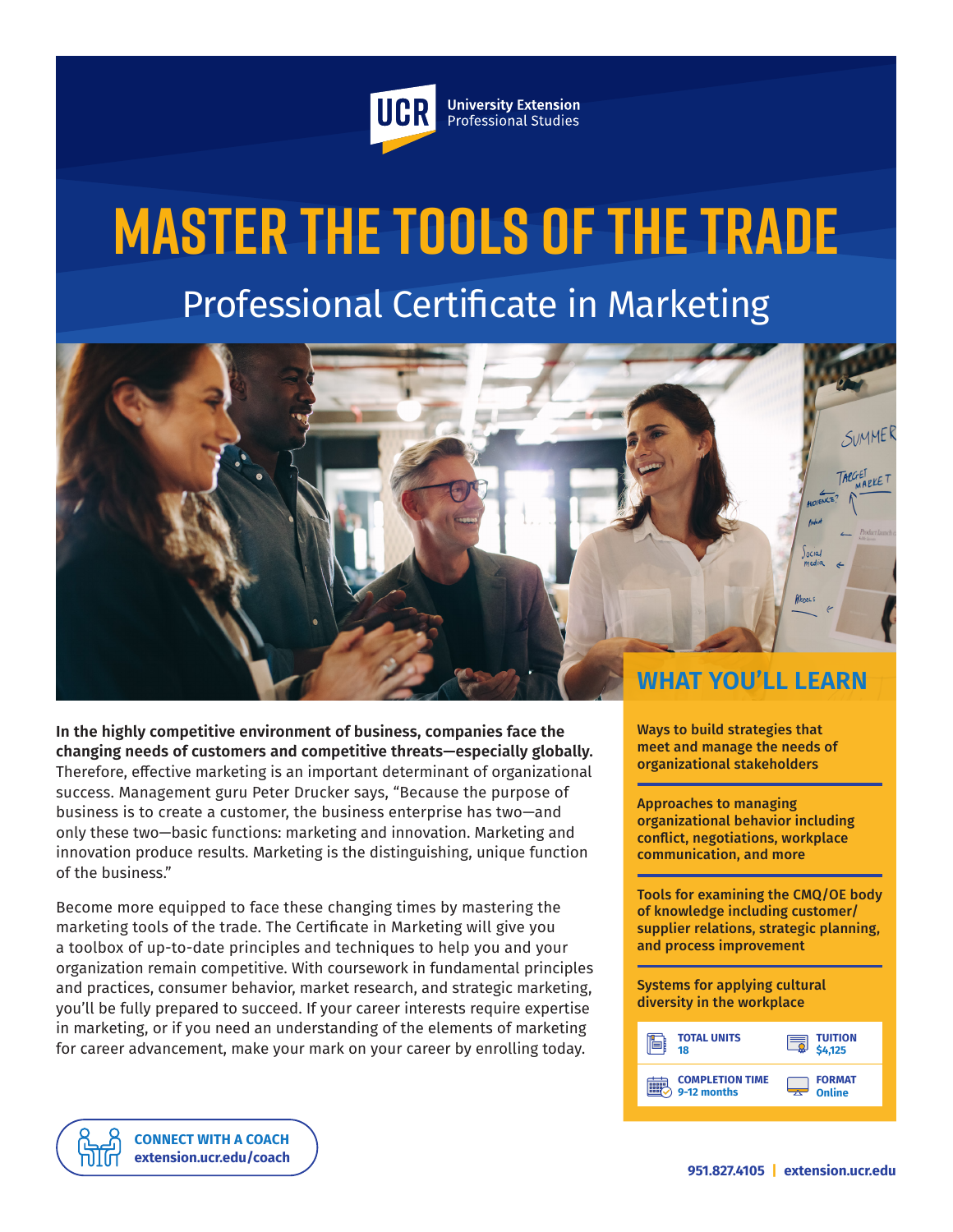

**TOTAL UNITS 18**

**BBP** 

Ŀi

**TUITION \$4,125**

**951.827.4105 | [extension.ucr.edu](http://extension.ucr.edu)**

## **Professional Certificate in Marketing**

#### **BENEFITS OF EARNING A CERTIFICATE**

There are several reasons why, Bachelor's degree in hand, you might be considering continuing your studies. An upgraded education section on your resume can open the door to a new career, or, if you're already working, lead to a promotion and a higher salary. While you're working, going back to school is an excellent way to stay current in rapidly changing fields, or, if you've been away from the workforce for a while, to quickly get caught up in the latest trends, concepts, and advances.

While there are as many paths to follow, as there are reasons to follow them when approaching continuing education, there is enormous value in terms of time, financial investment, and personal flexibility while gaining practical training from working professionals in your industry that extends beyond the theory of the classroom and into the real world.



**FORMAT Online**

#### **KEY BENEFITS INCLUDE:**

- UC quality curriculum
- Professional endorsements
- Schedule flexibility
- Variety of courses and programs
- Instruction from professional leaders in the industry

#### **PAY AS YOU GO**